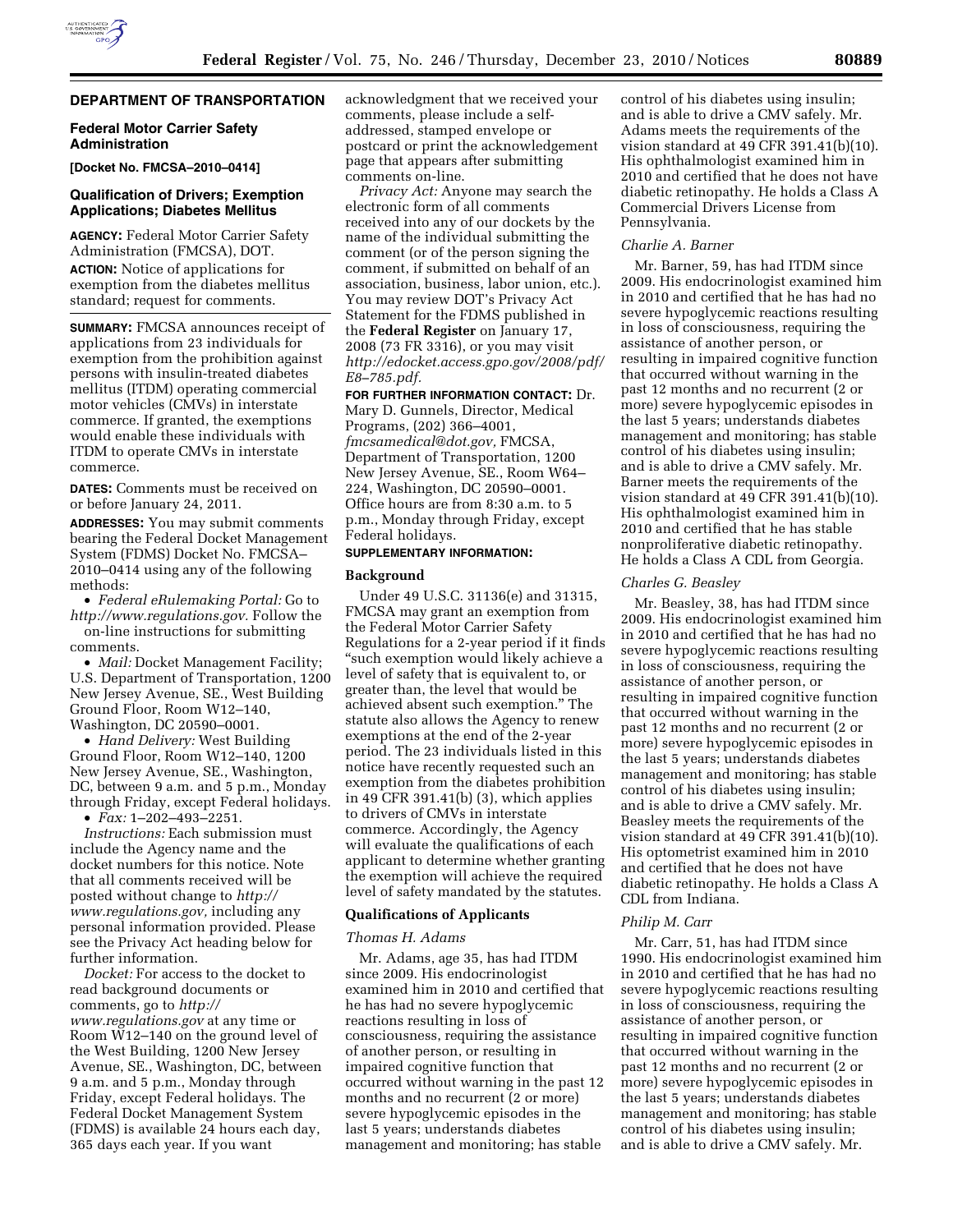Carr meets the requirements of the vision standard at 49 CFR 391.41(b)(10). His ophthalmologist examined him in 2010 and certified that he does not have diabetic retinopathy. He holds an operator's license from Indiana.

#### *Timothy D. Cochran*

Mr. Cochran, 49, has had ITDM since 2007. His endocrinologist examined him in 2010 and certified that he has had no severe hypoglycemic reactions resulting in loss of consciousness, requiring the assistance of another person, or resulting in impaired cognitive function that occurred without warning in the past 12 months and no recurrent (2 or more) severe hypoglycemic episodes in the last 5 years; understands diabetes management and monitoring; has stable control of his diabetes using insulin; and is able to drive a CMV safely. Mr. Cochran meets the requirements of the vision standard at 49 CFR 391.41(b)(10). His ophthalmologist examined him in 2010 and certified that he has stable nonproliferative diabetic retinopathy. He holds a Class D operator's license from Alaska.

# *John A. Curtis*

Mr. Curtis, 47, has had ITDM since 2005. His endocrinologist examined him in 2010 and certified that he has had no severe hypoglycemic reactions resulting in loss of consciousness, requiring the assistance of another person, or resulting in impaired cognitive function that occurred without warning in the past 12 months and no recurrent (2 or more) severe hypoglycemic episodes in the last 5 years; understands diabetes management and monitoring; has stable control of his diabetes using insulin; and is able to drive a CMV safely. Mr. Curtis meets the requirements of the vision standard at 49 CFR 391.41(b)(10). His ophthalmologist examined him in 2010 and certified that he does not have diabetic retinopathy. He holds a Class A CDL from Florida.

### *Robert M. Eggert*

Mr. Eggert, 52, has had ITDM since 2010. His endocrinologist examined him in 2010 and certified that he has had no severe hypoglycemic reactions resulting in loss of consciousness, requiring the assistance of another person, or resulting in impaired cognitive function that occurred without warning in the past 12 months and no recurrent (2 or more) severe hypoglycemic episodes in the last 5 years; understands diabetes management and monitoring; has stable control of his diabetes using insulin; and is able to drive a CMV safely. Mr. Eggert meets the requirements of the vision standard at 49 CFR 391.41(b)(10).

His optometrist examined him in 2010 and certified that he does not have diabetic retinopathy. He holds a Class A CDL from Wisconsin.

### *Christopher R. Everitt*

Mr. Everitt, 43, has had ITDM since 2009. His endocrinologist examined him in 2010 and certified that he has had no severe hypoglycemic reactions resulting in loss of consciousness, requiring the assistance of another person, or resulting in impaired cognitive function that occurred without warning in the past 12 months and no recurrent (2 or more) severe hypoglycemic episodes in the last 5 years; understands diabetes management and monitoring; has stable control of his diabetes using insulin; and is able to drive a CMV safely. Mr. Everitt meets the requirements of the vision standard at 49 CFR 391.41(b)(10). His ophthalmologist examined him in 2010 and certified that he does not have diabetic retinopathy. He holds a Class A CDL from Ohio.

### *Dustin J. Favor*

Mr. Favor, 33, has had ITDM since 2010. His endocrinologist examined him in 2010 and certified that he has had no severe hypoglycemic reactions resulting in loss of consciousness, requiring the assistance of another person, or resulting in impaired cognitive function that occurred without warning in the past 12 months and no recurrent (2 or more) severe hypoglycemic episodes in the last 5 years; understands diabetes management and monitoring; has stable control of his diabetes using insulin; and is able to drive a CMV safely. Mr. Favor meets the requirements of the vision standard at 49 CFR 391.41(b)(10). His optometrist examined him in 2010 and certified that he does not have diabetic retinopathy. He holds a Class B CDL from Texas.

# *Scott J. Forsmann*

Mr. Forsmann, 40, has had ITDM since 1990. His endocrinologist examined him in 2010 and certified that he has had no severe hypoglycemic reactions resulting in loss of consciousness, requiring the assistance of another person, or resulting in impaired cognitive function that occurred without warning in the past 12 months and no recurrent (2 or more) severe hypoglycemic episodes in the last 5 years; understands diabetes management and monitoring; has stable control of his diabetes using insulin; and is able to drive a CMV safely. Mr. Forsmann meets the requirements of the vision standard at 49 CFR 391.41(b)(10). His ophthalmologist examined him in 2010 and certified that he has stable

non-proliferative diabetic retinopathy. He holds a Class D operator's license from Idaho.

# *Joseph A. Griffin*

Mr. Griffin, 47, has had ITDM since 2010. His endocrinologist examined him in 2010 and certified that he has had no severe hypoglycemic reactions resulting in loss of consciousness, requiring the assistance of another person, or resulting in impaired cognitive function that occurred without warning in the past 12 months and no recurrent (2 or more) severe hypoglycemic episodes in the last 5 years; understands diabetes management and monitoring; has stable control of his diabetes using insulin; and is able to drive a CMV safely. Mr. Griffin meets the requirements of the vision standard at 49 CFR 391.41(b)(10). His optometrist examined him in 2010 and certified that he does not have diabetic retinopathy. He holds a Class A CDL from New York.

### *Paul R. Hollenbach*

Mr. Hollenbach, 65, has had ITDM for approximately 10 years. His endocrinologist examined him in 2010 and certified that he has had no severe hypoglycemic reactions resulting in loss of consciousness, requiring the assistance of another person, or resulting in impaired cognitive function that occurred without warning in the past 12 months and no recurrent (2 or more) severe hypoglycemic episodes in the last 5 years; understands diabetes management and monitoring; has stable control of his diabetes using insulin; and is able to drive a CMV safely. Mr. Hollenbach meets the requirements of the vision standard at 49 CFR 391.41(b)(10). His optometrist examined him in 2010 and certified that he does not have diabetic retinopathy. He holds a Class A CDL from Pennsylvania.

### *Michael A. Holy*

Mr. Holy, 52, has had ITDM since 1999. His endocrinologist examined him in 2010 and certified that he has had no severe hypoglycemic reactions resulting in loss of consciousness, requiring the assistance of another person, or resulting in impaired cognitive function that occurred without warning in the past 12 months and no recurrent (2 or more) severe hypoglycemic episodes in the last 5 years; understands diabetes management and monitoring; has stable control of his diabetes using insulin; and is able to drive a CMV safely. Mr. Holy meets the requirements of the vision standard at 49 CFR 391.41(b)(10). His ophthalmologist examined him in 2010 and certified that he does not have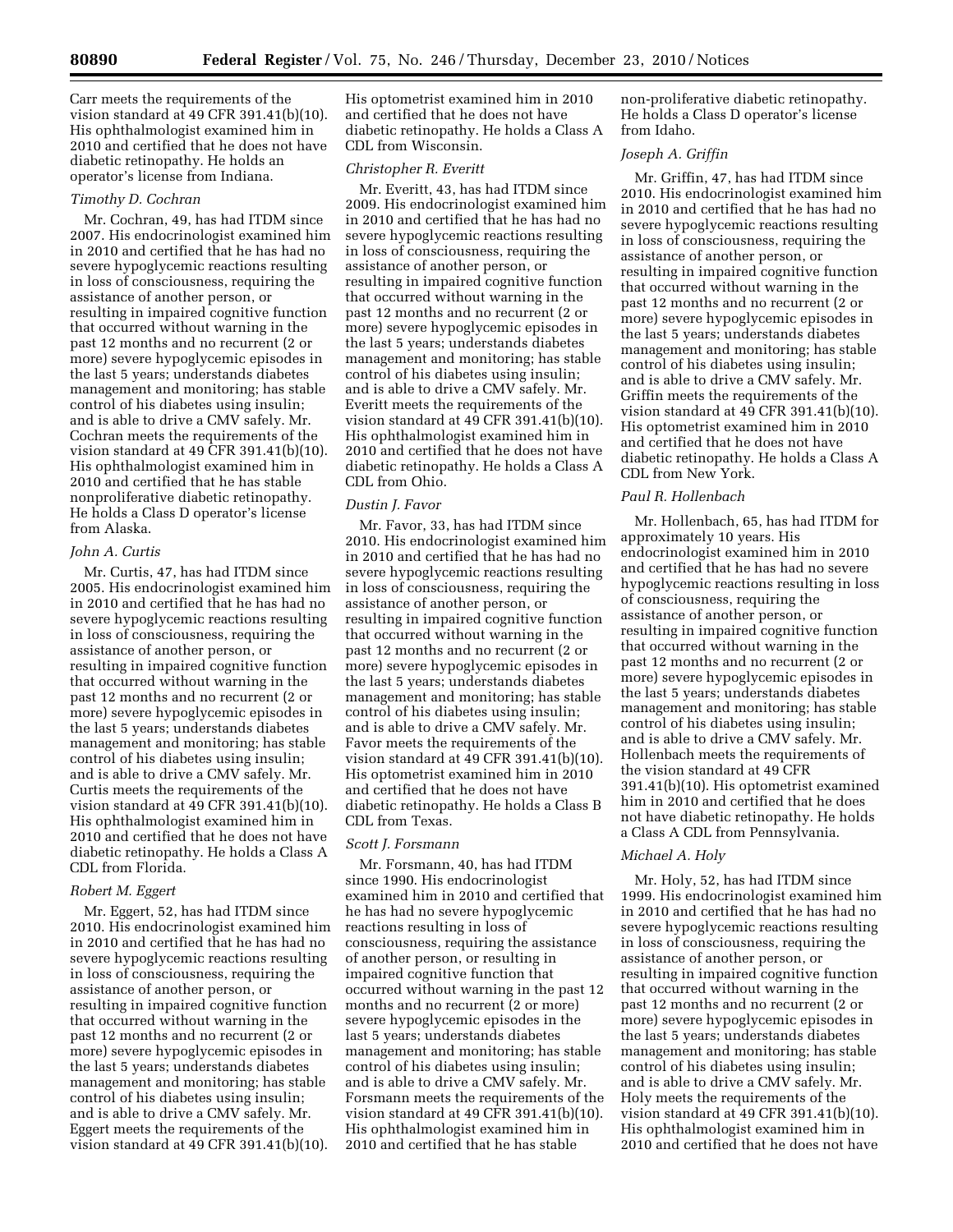diabetic retinopathy. He holds a Chauffeur license from Michigan.

# *Victor M. Lewis*

Mr. Lewis, 48, has had ITDM since 2007. His endocrinologist examined him in 2010 and certified that he has had no severe hypoglycemic reactions resulting in loss of consciousness, requiring the assistance of another person, or resulting in impaired cognitive function that occurred without warning in the past 12 months and no recurrent (2 or more) severe hypoglycemic episodes in the last 5 years; understands diabetes management and monitoring; has stable control of his diabetes using insulin; and is able to drive a CMV safely. Mr. Lewis meets the requirements of the vision standard at 49 CFR 391.41(b)(10). His optometrist examined him in 2010 and certified that he does not have diabetic retinopathy. He holds a Class A CDL from Tennessee.

#### *William P. Miller, Jr.*

Mr. Miller, 57, has had ITDM since 2010. His endocrinologist examined him in 2010 and certified that he has had no severe hypoglycemic reactions resulting in loss of consciousness, requiring the assistance of another person, or resulting in impaired cognitive function that occurred without warning in the past 12 months and no recurrent (2 or more) severe hypoglycemic episodes in the last 5 years; understands diabetes management and monitoring; has stable control of his diabetes using insulin; and is able to drive a CMV safely. Mr. Miller meets the requirements of the vision standard at 49 CFR 391.41(b)(10). His optometrist examined him in 2010 and certified that he does not have diabetic retinopathy. He holds a Class A CDL from Kentucky.

# *Floyd R. Plocher*

Mr. Plocher, 55, has had ITDM for approximately 18 years. His endocrinologist examined him in 2010 and certified that he has had no severe hypoglycemic reactions resulting in loss of consciousness, requiring the assistance of another person, or resulting in impaired cognitive function that occurred without warning in the past 12 months and no recurrent (2 or more) severe hypoglycemic episodes in the last 5 years; understands diabetes management and monitoring; has stable control of his diabetes using insulin; and is able to drive a CMV safely. Mr. Plocher meets the requirements of the vision standard at 49 CFR 391.41(b)(10). His ophthalmologist examined him in 2010 and certified that he has Nonstable proliferative diabetic retinopathy.

He holds a Class D operator's license from Wisconsin.

### *Darwin D. Roberts*

Mr. Roberts, 45, has had ITDM since 1986. His endocrinologist examined him in 2010 and certified that he has had no severe hypoglycemic reactions resulting in loss of consciousness, requiring the assistance of another person, or resulting in impaired cognitive function that occurred without warning in the past 12 months and no recurrent (2 or more) severe hypoglycemic episodes in the last 5 years; understands diabetes management and monitoring; has stable control of his diabetes using insulin; and is able to drive a CMV safely. Mr. Roberts meets the requirements of the vision standard at 49 CFR 391.41(b)(10). His ophthalmologist examined him in 2010 and certified that he has stable nonproliferative diabetic retinopathy. He holds a Class B CDL from New Jersey.

### *Robert A. Roskamp*

Mr. Roskamp, 72, has had ITDM since 2006. His endocrinologist examined him in 2010 and certified that he has had no severe hypoglycemic reactions resulting in loss of consciousness, requiring the assistance of another person, or resulting in impaired cognitive function that occurred without warning in the past 12 months and no recurrent (2 or more) severe hypoglycemic episodes in the last 5 years; understands diabetes management and monitoring; has stable control of his diabetes using insulin; and is able to drive a CMV safely. Mr. Roskamp meets the requirements of the vision standard at 49 CFR 391.41(b)(10). His ophthalmologist examined him in 2010 and certified that he does not have diabetic retinopathy. He holds a Class A CDL from Iowa.

# *David N. Studebaker*

Mr. Studebaker, 59, has had ITDM since 2007. His endocrinologist examined him in 2010 and certified that he has had no severe hypoglycemic reactions resulting in loss of consciousness, requiring the assistance of another person, or resulting in impaired cognitive function that occurred without warning in the past 12 months and no recurrent (2 or more) severe hypoglycemic episodes in the last 5 years; understands diabetes management and monitoring; has stable control of his diabetes using insulin; and is able to drive a CMV safely. Mr. Studebaker meets the requirements of the vision standard at 49 CFR 391.41(b)(10). His optometrist examined him in 2010 and certified that he does

not have diabetic retinopathy. He holds a Class M CDL from Kansas.

# *Danny J. Watson*

Mr. Watson, 47, has had ITDM since 1978. His endocrinologist examined him in 2010 and certified that he has had no severe hypoglycemic reactions resulting in loss of consciousness, requiring the assistance of another person, or resulting in impaired cognitive function that occurred without warning in the past 12 months and no recurrent (2 or more) severe hypoglycemic episodes in the last 5 years; understands diabetes management and monitoring; has stable control of his diabetes using insulin; and is able to drive a CMV safely. Mr. Watson meets the requirements of the vision standard at 49 CFR 391.41(b)(10). His optometrist examined him in 2010 and certified that he does not have diabetic retinopathy. He holds a Class D operator's license from Kentucky.

#### *Robert L. Wenzel*

Mr. Wenzel, 66, has had ITDM since 2010. His endocrinologist examined him in 2010 and certified that he has had no severe hypoglycemic reactions resulting in loss of consciousness, requiring the assistance of another person, or resulting in impaired cognitive function that occurred without warning in the past 12 months and no recurrent (2 or more) severe hypoglycemic episodes in the last 5 years; understands diabetes management and monitoring; has stable control of his diabetes using insulin; and is able to drive a CMV safely. Mr. Wenzel meets the requirements of the vision standard at 49 CFR 391.41(b)(10). His ophthalmologist examined him in 2010 and certified that he does not have diabetic retinopathy. He holds a Class D operator's license from Arizona.

### *David A. Wiltse*

Mr. Wiltse, 68, has had ITDM since 2010. His endocrinologist examined him in 2010 and certified that he has had no severe hypoglycemic reactions resulting in loss of consciousness, requiring the assistance of another person, or resulting in impaired cognitive function that occurred without warning in the past 12 months and no recurrent (2 or more) severe hypoglycemic episodes in the last 5 years; understands diabetes management and monitoring; has stable control of his diabetes using insulin; and is able to drive a CMV safely. Mr. Wiltse meets the requirements of the vision standard at 49 CFR 391.41(b)(10). His ophthalmologist examined him in 2010 and certified that he does not have diabetic retinopathy. He holds a Class A CDL from North Dakota.